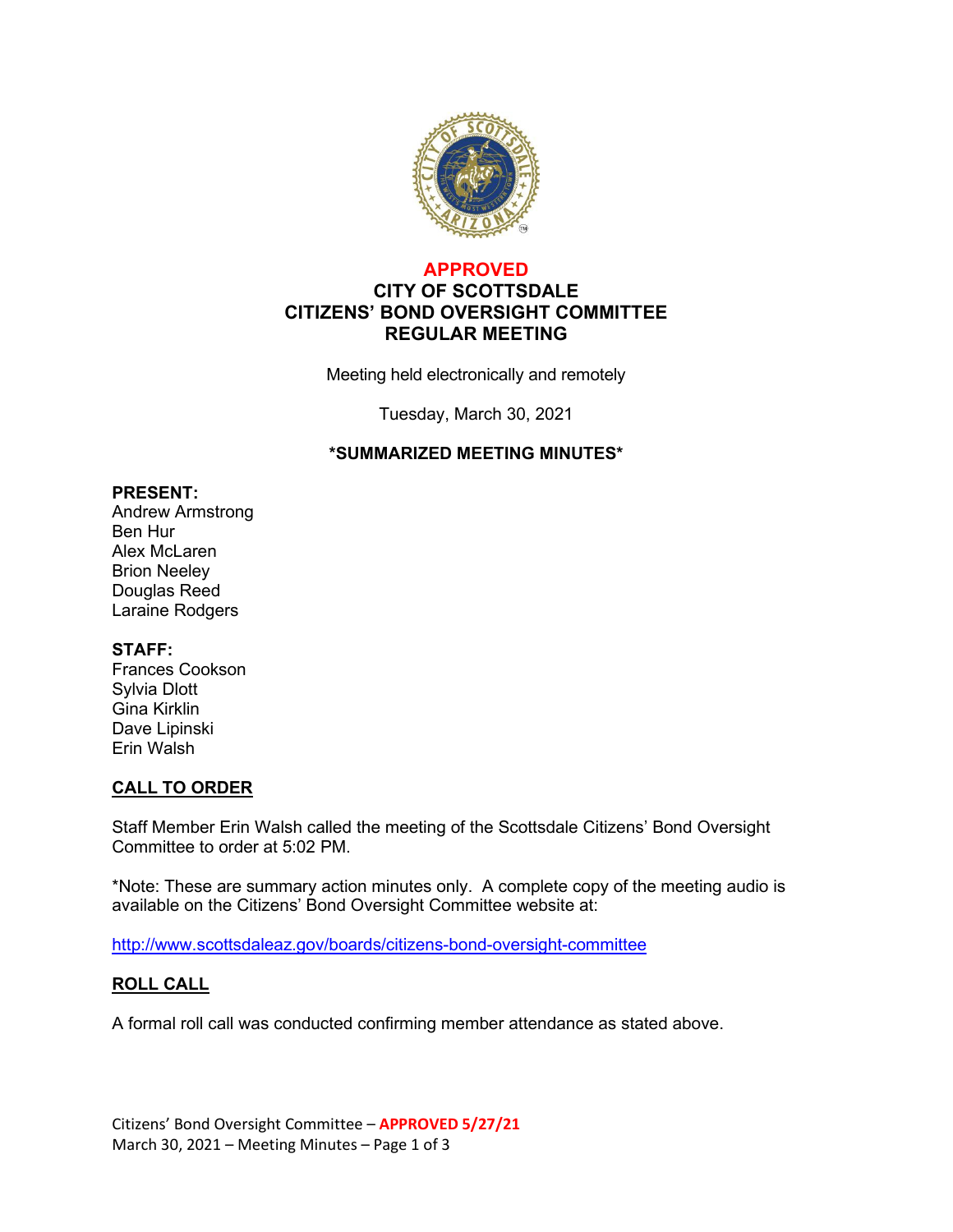# **1. Approval of November 17, 2020 Summarized Meeting Minutes**

Committee Chair Brion Neeley opened the meeting by requesting if any members had objection to the November 17, 2020 meeting minutes. No members stated any objections. Motion to approve by Committee Member Rodgers, 2<sup>nd</sup> by Committee Member McLaren, which carried 5-0 with Committee Chair Neeley, Committee Members Hur, McLaren, Reed and Rodgers voting in the affirmative. There were no dissenting votes. Vice-Chair Armstrong arrived at 5:10 P.M., after Item 1.

# **2. Nomination and election of Chair and Vice-Chair of the Citizens' Bond Oversight Committee**

Committee Member McLaren nominated Committee Member Rodgers for Chair; approved 6-0; second by Committee Member Armstrong with Committee Member Neeley, Hur, Reed and Rodgers voting in the affirmative.

Committee Member McLaren nominated Committee Member Reed for Vice-Chair; approved 6- 0; second by Committee Member Neeley with, Committee Members Armstrong, Hur, Reed and Rodgers voting in the affirmative. Committee Member Prasad was not present.

# **3. Presentation, discussion and approval of Citizens' Bond Oversight Committee 2020 Annual Report**

Erin Walsh presented the summary of the annual report which is submitted to the City Council. It covers what the Committee accomplished in 2020 and intentions moving forward. A summary of the meetings is included in the agenda packet. The report needs to be moved to submit to the council. Motion to approve by Committee Member Hur, 2nd by Committee Member Armstrong; Approved 6 – 0, with Chair Rodger, Vice-Chare Reed and Committee Member Armstrong, Hur, Neeley, McLaren, voting in the affirmative. There were no dissenting votes. Committee Member Prasad was not present.

# **4. Presentation and discussion of the 2015 Bond Program – Dave Lipinski**

Dave Lipinski provided an overview of Bond 2015 final projects. This may be last update, as program should be complete by next meeting. Pavement Overlay and Fire Station 613 and 605 complete. Fire Station 603 has been put in service as of December 3, 2020. There's a remaining balance of about 182,000, were anticipating \$200,000 to come back out of the contractors committed, which was a contingency within contract. Fire Station 616 had minor corrections to the floors, kitchen cabinets, and ceiling fans-final punch list in the next two weeks. Remaining balance of \$341,000 to offset GO bond funds, do anticipate savings around \$100,000.

# **5. Presentation and discussion of the Bond 2015 Financial Report – Sylvia Dlott**

Sylvia Dlott, CIP Budget Manager, gave an overview of the Bond 2015 Financial report. As of February 28, 2021, we have spent 98.8% of authorized amount. We currently have two active projects Fire Stations 603 & 616. These budget balances will change as purchase orders are completed and balance by year end.

We also have \$220,000 of interest earnings available to date as of 10/31/20. The interest earnings are accumulated to be used/applied to a project if necessary or pay debt for bonds. Committee Members asked questions and Dave Lipinski answered.

# **6. Presentation and discussion of the 2019 Bond Program – Dave Lipinski**

Dave Lipinski provided an overview of 2019 Bond Program Projects. Provided an overview of projects for FY 2019/20, FY 2020/21 and FY 2021/22 proposed projects, including a forecast for the next five years and the projects that will be beyond five years.

Citizens' Bond Oversight Committee – **APPROVED 5/27/21**

March 30, 2021 – Meeting Minutes – Page 2 of 3